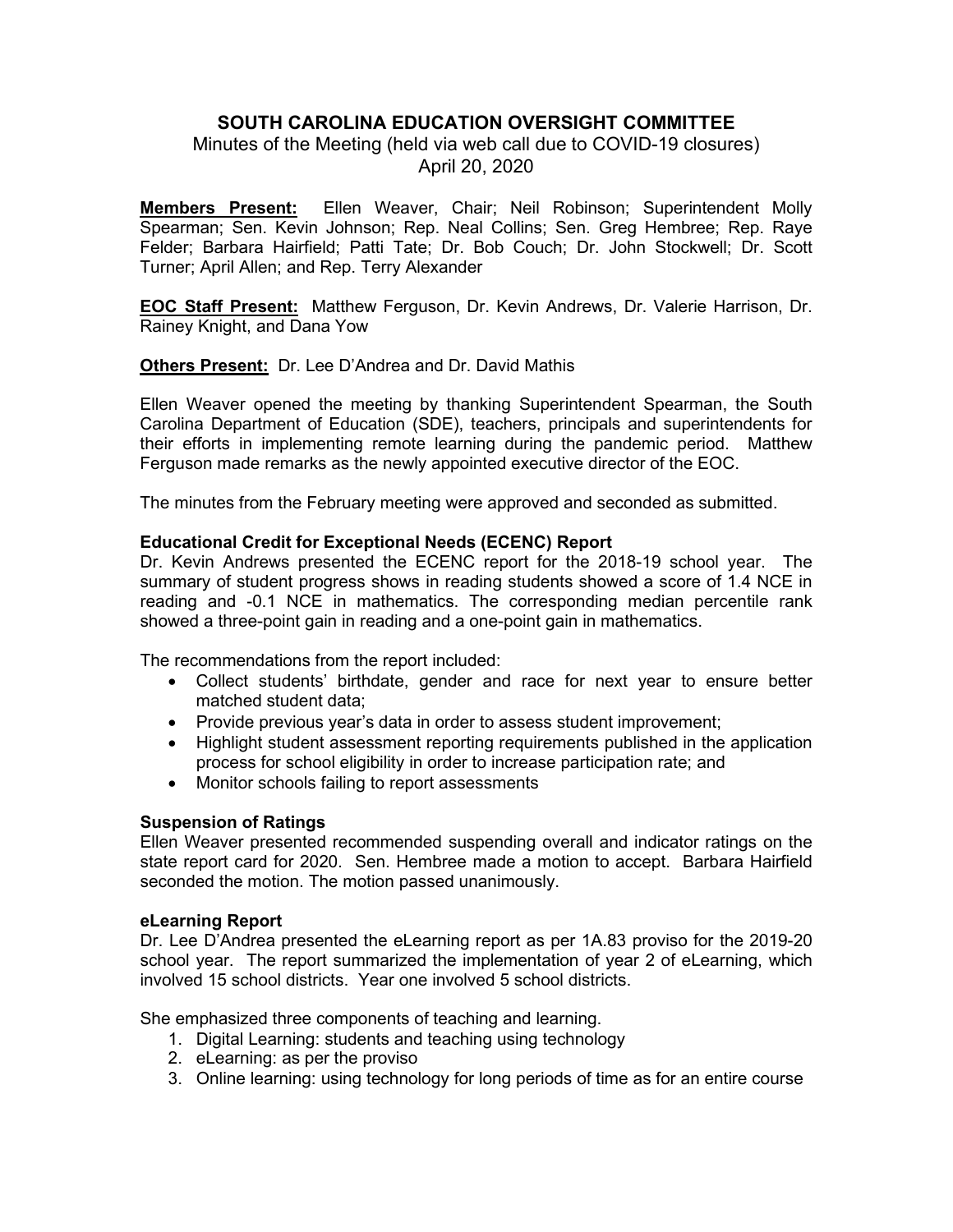A video produced by ETV was shared that showed teachers and students using eLearning for year 2.

Dr. D'Andrea discussed the implementation process describing the critical components as being districts having 1:1 devices, a learning management system, instructional technology support for teachers and a strong infrastructure to deliver the instruction. Districts participated in mock eLearning days in preparation for inclement weather days to utilize eLearning.

Questions from districts emerged as a result of the implementation and included:

- How many days can this be used effectively?
- How to increase connectivity options?
- How to address students with IEPs?

Findings in the report included:

- District leadership and organization structure is important to the overall success
- Well established digital learning environment within physical classroom is important to be established prior to using technology for eLearning
- Preparation and planning make a difference in the quality of the migration from digital learning environment

Recommendations in the report included:

- 1. Continue another year with a cohort 3
- 2. Establish a readiness cohort to assist districts not yet ready for eLearning
- 3. Use year 3 as transition year from the EOC to South Carolina Department of Education (SDE)

The report stated the following conclusions:

- 1. eLearning is a successful resource for short term utilization
- 2. Strong foundation at the district level is important for successful implementation
- 3. Online learning is moving forward

Discussion followed the presentation. Questions included:

- How to close the equity gap with devices and connectivity?
- Superintendent Spearman shared information from the Department regarding their work with remote learning. The Department has surveyed over 4,000 teachers regard remote learning. Results showed 80% of teachers indicate things are going well and 20% shared they have concerns. Ms. Spearman shared the Department will receive \$216 million in federal relief dollars with \$195 million going to school districts. Finally, Ms. Spearman expressed concerns with broadband access in rural areas. Representative Felder agreed with this concern.
- Who will be involved in year 3 cohort? Suggestions included reviewing the districts' plans that submitted technology-related emergency plans to the SDE. All districts will be invited to participate as either cohort 3 of eLearning or as a readiness district.
- Learning management systems were discussed as a component for delivering eLearning. A state contract was discussed.
- Rural areas were again discussed with the different approaches used in remote learning.